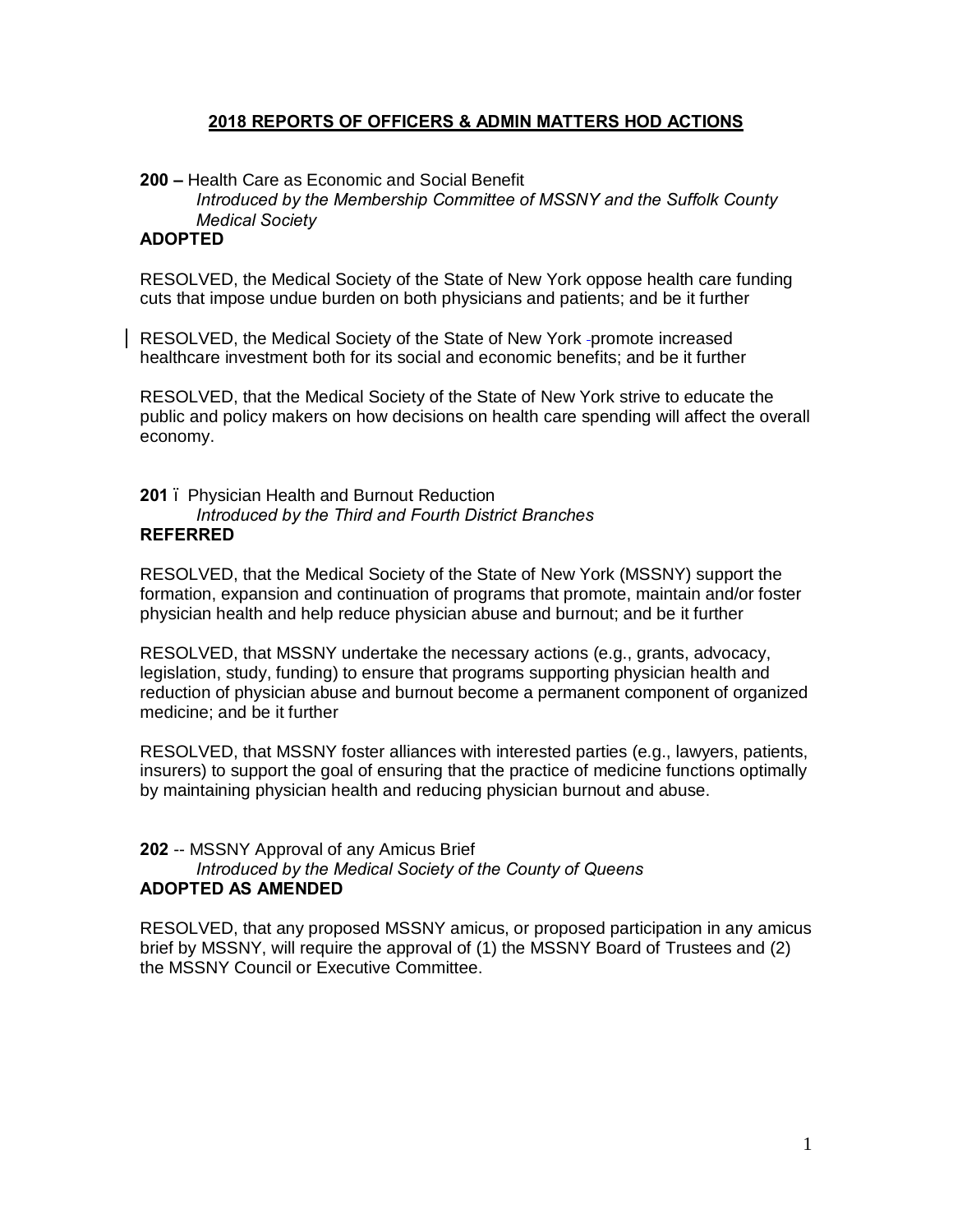## **203 – MSSNY Committees as a Member Benefit**

### *Introduced by the Monroe County Medical Society and the Eighth District Branch* **ADOPTED AS AMENDED**

RESOLVED, that MSSNY more prominently place on its website all relevant committee information allowing for use as a marketing tool to enhance the value of participation and membership throughout the State.

## **204** – Free Membership to Medical Students and Residents *Introduced by the Monroe County Medical Society* **ADOPTED AS AMENDED**

RESOLVED, That the Medical Society of the State of New York collaborates with County Medical Societies to ensure medical students do not pay for memberships.

### **205 – Life** Member Administration Fee *Introduced by the New York County Medical Society* **ADOPTED AS AMENDED**

RESOLVED, That a pilot project be instituted such that Life Members of the Medical Society of the State of New York be charged a recommended voluntary administrative fee of \$100 a year to be divided equally between MSSNY and the county medical society.

**206 –** County Medical Society Provisional Membership *Introduced by the Clinton County Medical Society* **NOT ADOPTED**

RESOLVED, that the County Societies be allowed to offer a two year provisional membership without the requirement of membership in MSSNY; and be it further

RESOLVED, that said provisional membership would be available only to new members paying the customary county society dues; and be it further

RESOLVED, that said provisional membership would entitle the prospective member only to the benefits that flow from membership in the county society.

**207 –** Introductory Memberships

*Introduced by the Medical Society of the County of Queens* **REFERRED** 

RESOLVED, that our MSSNY offer introductory MSSNY memberships to new prospective members effective January, 1, 2019; and that a new introductory member be defined as:

-someone who has not been a member of MSSNY in the previous five years;

- being entitled to a membership of one-year duration, terminating at the end of the year;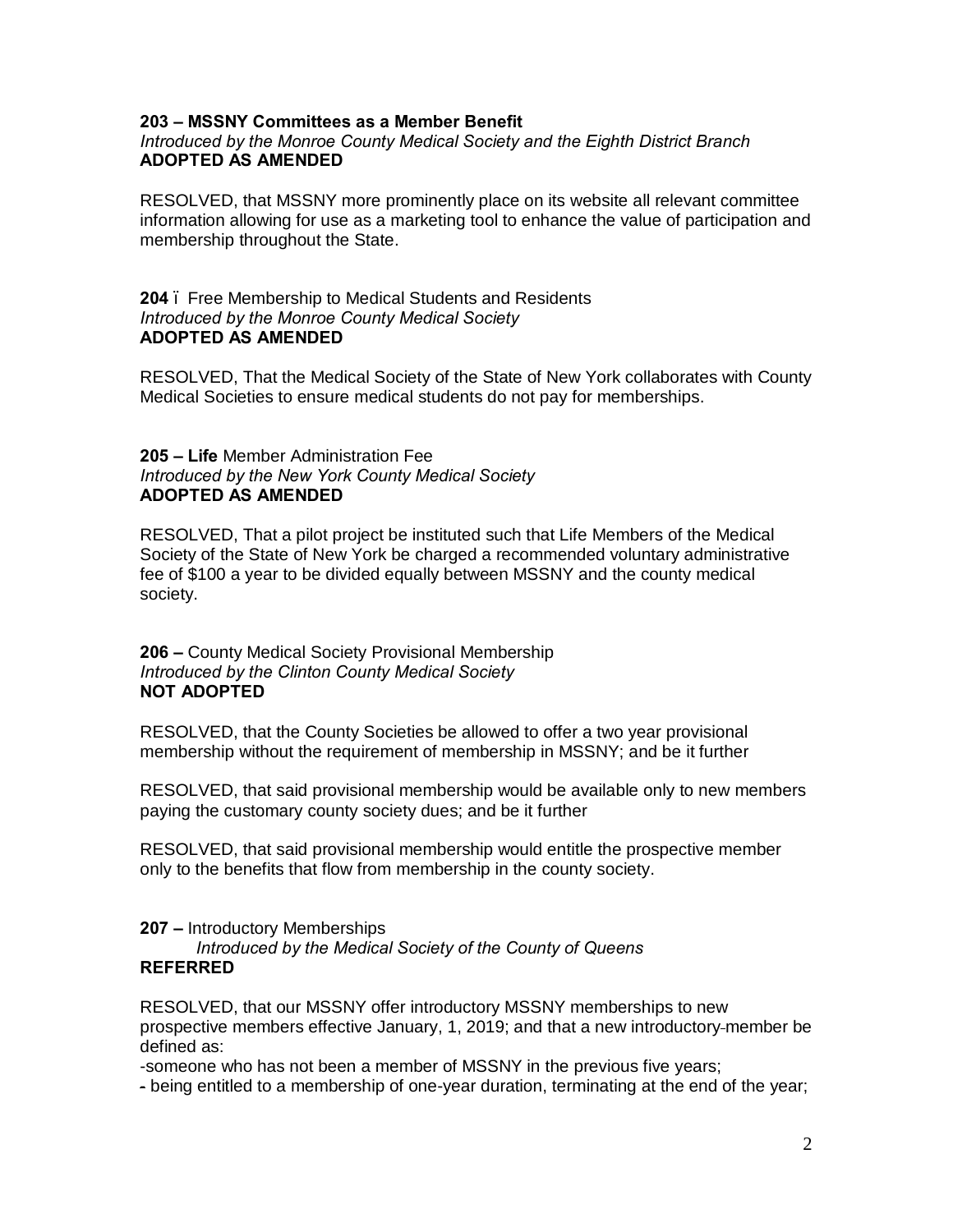- a member who shall have access to all MSSNY publications and invitations as extended to all active members;

-and a member who shall have voice but no vote; and be it further

RESOLVED, that the MSSNY dues for the introductory MSSNY membership shall be established in an amount the MSSNY BOT has determined to be fiscally responsible; and be it further

RESOLVED, that no negotiations or promises shall be made by MSSNY on behalf of any county for introductory county dues; and be it further

RESOLVED, that at the conclusion of the introductory membership, the individual shall be invited to become a full-dues paying member.

**208** – Pilot Program Memberships

*Introduced by the Medical Society of the County of Queens*

And

211 . MSSNY Membership Privileges *Introduced by the Medical Society of the County of Queens*

And

213 . Creation of Strategic Plan *Introduced by the Seventh District Branch*

# **SUBSTITUTE RESOLUTION ADOPTED FOR 208, 211 AND 213**

RESOLVED, That the Medical Society of the State of New York continue to work with representatives of County Medical Societies in developing short, medium, and longrange plans which should include

- Membership growth initiatives
- Unified communications and member relations strategy
- County Medical Society collaboration strategies
- Fiscal sustainability strategies
- Recommendations for an equitable system of MSSNY membership dues and privileges

# **209** – Creation of Standardized Group Membership Structure *Introduced by the Seventh District Branch*

# **ADOPTED AS AMENDED**

RESOLVED, That the MSSNY Membership Committee, Council and BOT continue their ongoing review and analysis of group membership policies and revise them as appropriate.